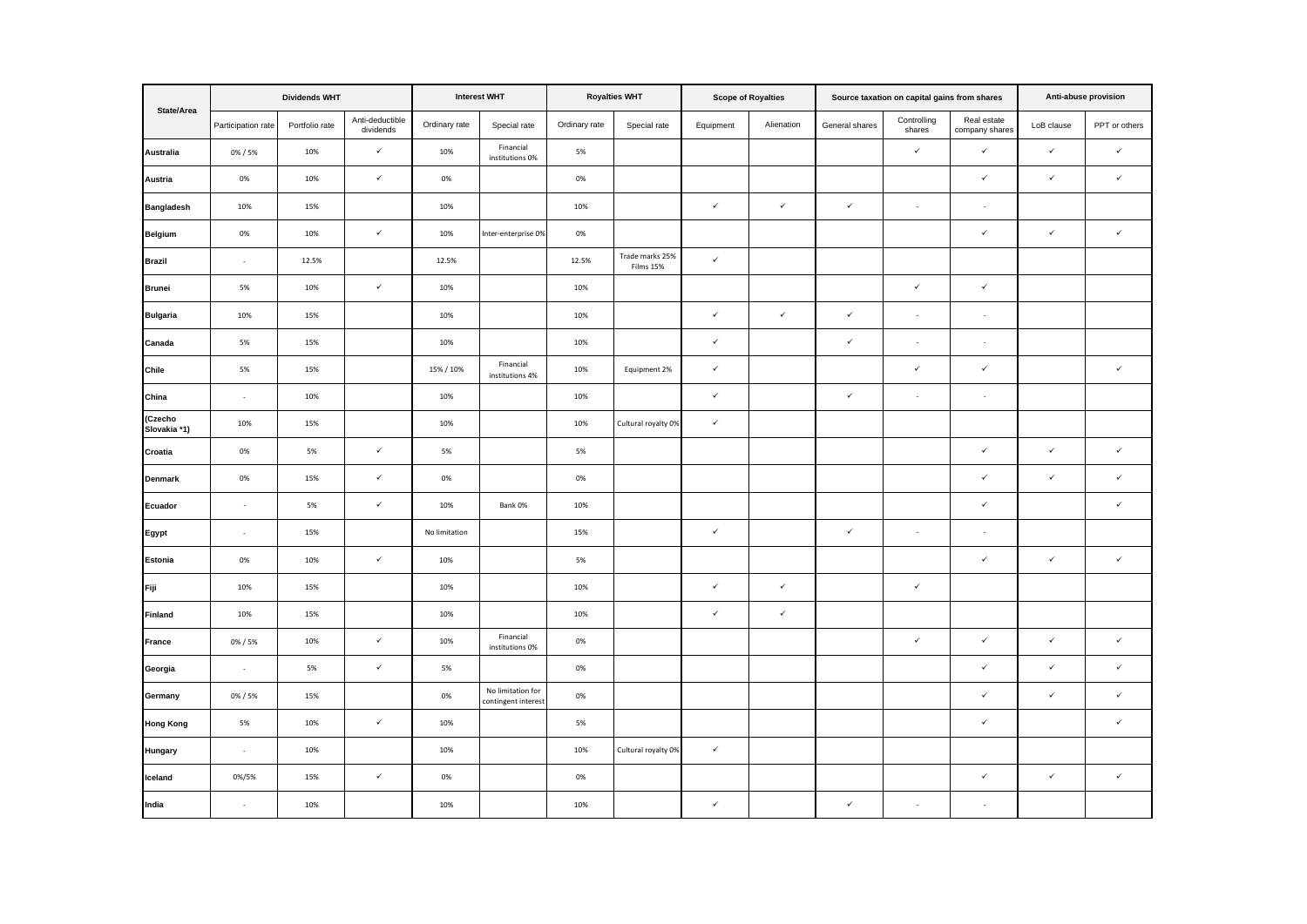| Indonesia          | 10%          | 15%              |              | 10%                              |                               | 10% |                      | $\checkmark$ |              |              |              |              |              |              |
|--------------------|--------------|------------------|--------------|----------------------------------|-------------------------------|-----|----------------------|--------------|--------------|--------------|--------------|--------------|--------------|--------------|
| Ireland            | 10%          | 15%              |              | 10%                              |                               | 10% |                      | $\checkmark$ |              |              |              |              |              |              |
| Israel             | 5%           | 15%              |              | 10%                              |                               | 10% |                      | $\checkmark$ | $\checkmark$ | $\checkmark$ | à.           | $\sim$       |              |              |
| Italy              | 10%          | 15%              |              | 10%                              |                               | 10% |                      | $\checkmark$ |              |              |              |              |              |              |
| Jamaica            | 5%           | 10%              | $\checkmark$ | 10%                              |                               | 10% | Equipment 2%         | $\checkmark$ |              |              |              | $\checkmark$ |              | $\checkmark$ |
| Kazakhstan         | 5%           | 15%              | $\checkmark$ | 10%                              |                               | 5%  |                      | $\checkmark$ |              |              | $\checkmark$ | $\checkmark$ |              |              |
| Kuwait             | 5%           | 10%              | $\checkmark$ | 10%                              |                               | 10% |                      |              |              |              |              | $\checkmark$ |              |              |
| Latvia             | 0% (Company) | 10% (Individual) | $\checkmark$ | 0% (Company)<br>10% (Individual) |                               | 0%  |                      |              |              |              |              | $\checkmark$ | $\checkmark$ | $\checkmark$ |
| Lithuania          | 0% (Company) | 10% (Individual) | $\checkmark$ | 0% (Company)<br>10% (Individual) |                               | 0%  |                      |              |              |              |              | $\checkmark$ | $\checkmark$ | $\checkmark$ |
| Luxemburg          | $5\%$        | 15%              |              | 10%                              |                               | 10% |                      | $\checkmark$ |              | $\checkmark$ | $\sim$       | $\sim$       |              |              |
| <b>Malaysia</b>    | 5%           | 15%              |              | 10%                              |                               | 10% |                      | $\checkmark$ | $\checkmark$ | $\checkmark$ | $\mathbf{r}$ | $\sim$       |              |              |
| Mexico             | 0%/5%        | 15%              |              | 15%                              | Financial<br>institutions 10% | 10% |                      | $\checkmark$ |              |              | $\checkmark$ | $\checkmark$ |              |              |
| Netherlands        | 0%/5%        | 10%              | $\checkmark$ | 10%                              | Financial<br>institutions 0%  | 0%  |                      |              |              |              |              | $\checkmark$ | $\checkmark$ | $\checkmark$ |
| <b>New Zealand</b> | 0% / 5%      | 10%              | $\checkmark$ | 10%                              | Financial<br>institutions 0%  | 5%  |                      |              |              |              |              | $\checkmark$ | $\checkmark$ | $\checkmark$ |
| Norway             | 5%           | 15%              |              | 10%                              |                               | 10% |                      |              | $\checkmark$ | $\checkmark$ | ÷.           | $\sim$       |              |              |
| Oman               | 5%           | 10%              | $\checkmark$ | 10%                              |                               | 10% |                      | $\checkmark$ |              |              |              | $\checkmark$ |              | $\checkmark$ |
| Pakistan           | 7,5% / 5%    | 10%              | $\checkmark$ | 10%                              |                               | 10% |                      | $\checkmark$ |              |              | $\checkmark$ | $\checkmark$ |              |              |
| Peru               | $\sim$       | 10%              |              | 10%                              |                               | 15% |                      | $\checkmark$ |              |              | $\checkmark$ | $\checkmark$ |              | $\checkmark$ |
| Philippines        | 10%          | 15%              |              | 10%                              |                               | 10% | Films 15%            | $\checkmark$ |              |              |              | $\checkmark$ |              |              |
| Poland             | $\sim$       | 10%              |              | 10%                              |                               | 10% | Cultural royalty 0%  | $\checkmark$ |              |              |              |              |              |              |
| Portugal           | 5%           | 10%              | $\checkmark$ | 10%                              | Banking<br>institutions 5%    | 5%  |                      |              |              |              |              | $\checkmark$ |              | $\checkmark$ |
| Qatar              | 5%           | 10%              | $\checkmark$ | 10%                              |                               | 5%  |                      | $\checkmark$ |              |              |              | $\checkmark$ |              | $\checkmark$ |
| Romenia            | $\sim$       | 10%              |              | 10%                              |                               | 15% | Cultural royalty 10% | $\checkmark$ |              |              |              |              |              |              |
| Russia             | 5%           | 10%              | $\checkmark$ | 0%                               | Contingent<br>interest $10\%$ | 0%  |                      |              |              |              |              | $\checkmark$ | $\checkmark$ | $\checkmark$ |
| Saudi Arabia       | 5%           | 10%              |              | 10%                              |                               | 10% | Equipment 5%         | $\checkmark$ |              |              | $\checkmark$ | $\checkmark$ |              | $\checkmark$ |
| Serbia             | 5%           | 10%              |              | 10%                              |                               | 10% | Copyright 5%         | $\checkmark$ |              |              |              | $\checkmark$ |              | $\checkmark$ |
| Singapore          | 5%           | 15%              |              | 10%                              |                               | 10% |                      | $\checkmark$ | $\checkmark$ |              | $\checkmark$ | $\checkmark$ |              |              |
|                    |              |                  |              |                                  |                               |     |                      |              |              |              |              |              |              |              |